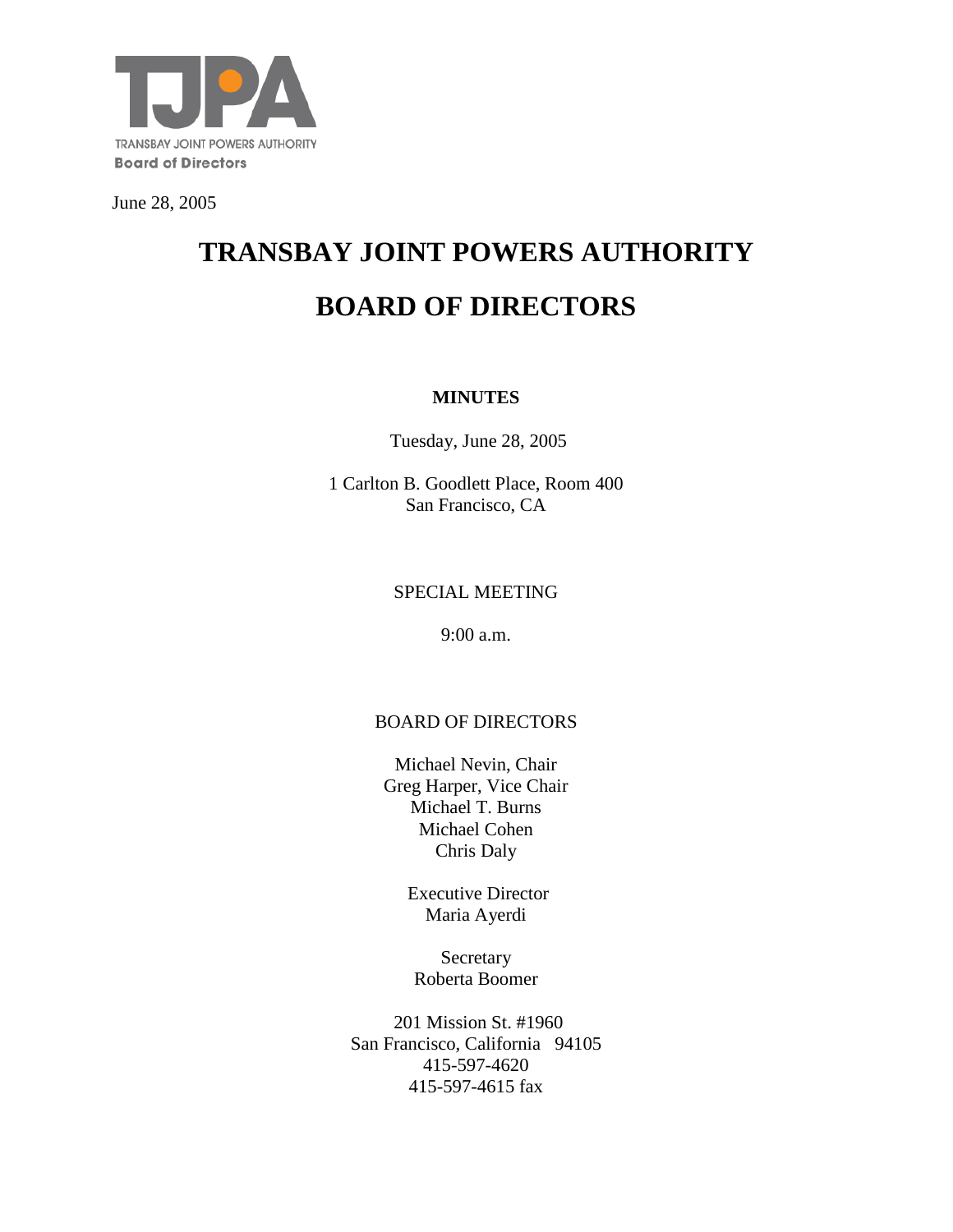

#### 9:00 – CLOSED SESSION

1. Call to Order

Chairman Nevin called the closed session to order at 9:04 a.m.

2. Roll Call

Present: Michael Burns

Michael Cohen

Chris Daly

Greg Harper

Mike Nevin

3. Pursuant to Government Code Section 54956.9(a), the Board of Directors will meet in closed session to confer with legal counsel regarding litigation in which the Transbay Joint Powers Authority is party, as follows:

CONFERENCE WITH LEGAL COUNSEL - Existing Litigation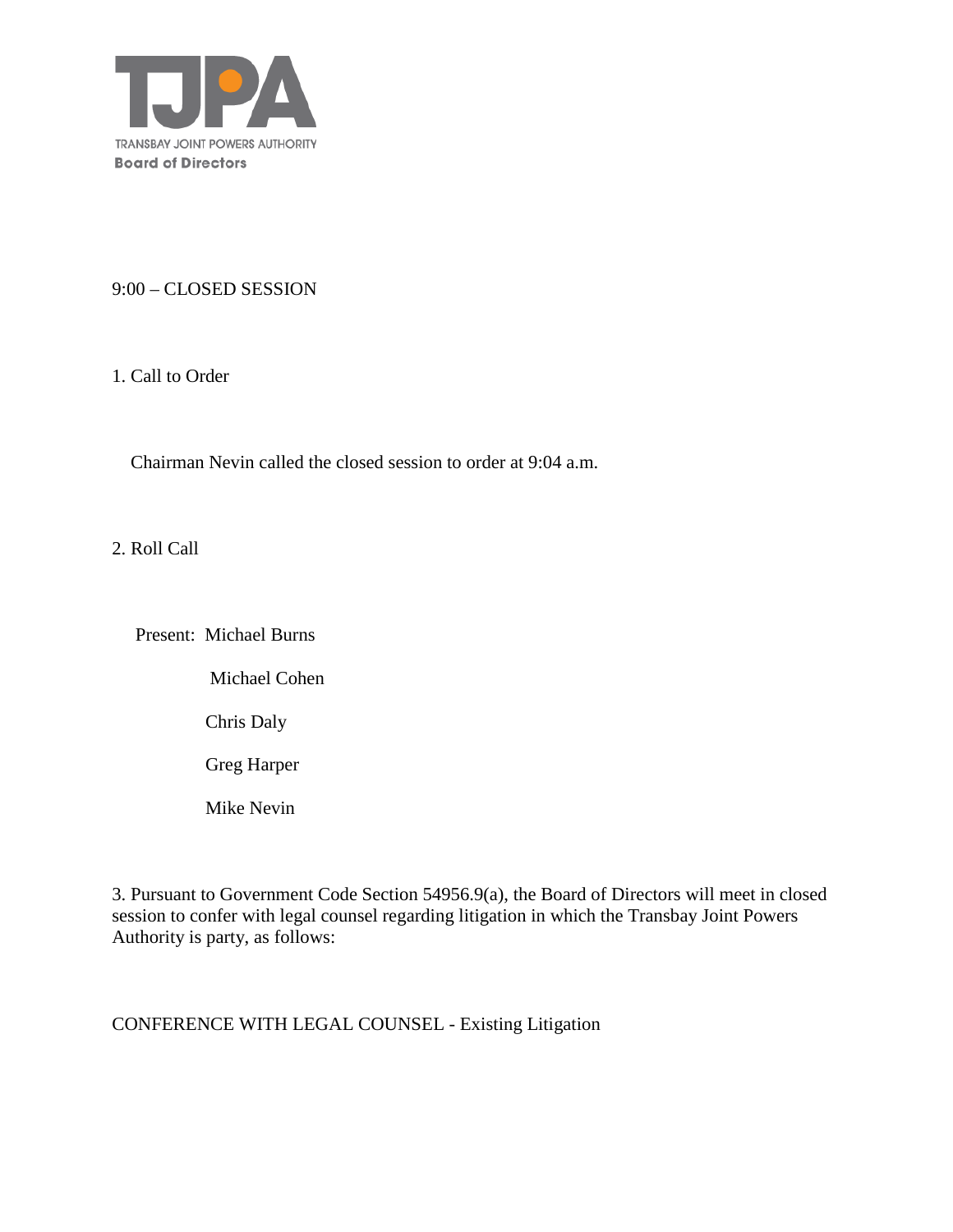

Myers Natoma Venture, LLC and Myers Development Company vs. Transbay Joint Powers Authority, et al., S.F. Superior Court No. 504-363; South Beach SOMA Coalition vs. Transbay Joint Powers Authority, et al., S.F. Superior Court No. 504-366, and; Friends of Second Street et al. v. Transbay Joint Powers Authority, et al., Superior Court No. 504-365.

ADJOURN CLOSED SESSION AND CONVENE SPECIAL MEETING - The closed session was adjourned at 9:23 a.m.

# ORDER OF BUSINESS

1. Call to Order

Chairman Nevin called the meeting to order at 9:24 a.m.

2. Roll Call

Present: Michael Burns

Michael Cohen

Chris Daly

Greg Harper

Mike Nevin

3. Communications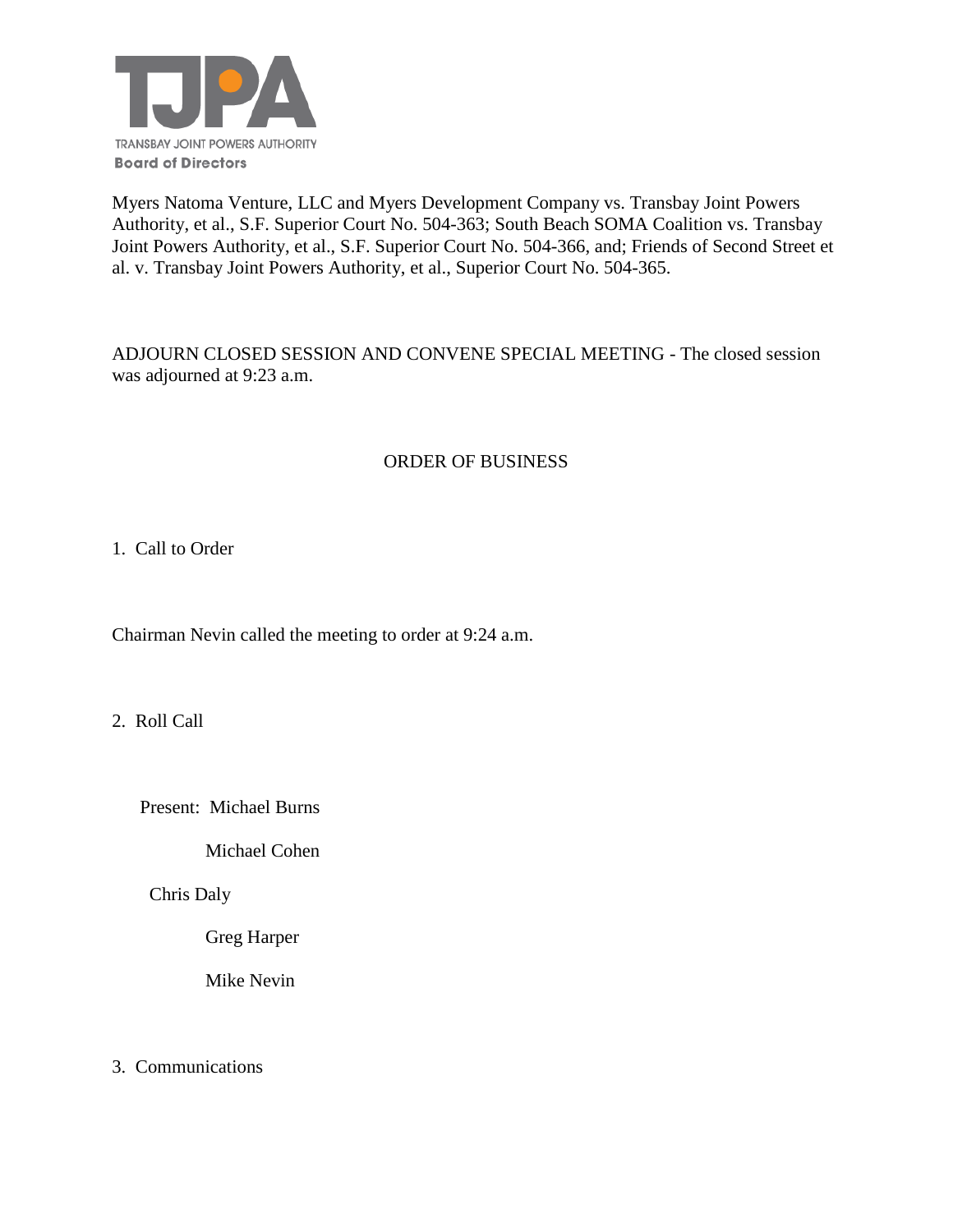

#### (3.1) Announcement of Closed Session

Chairman Nevin announced the Board met in closed session for a conference with legal counsel. The Board took no action.

1. Board of Director's New and Old Business

None.

5. Executive Director's Report

Exec. Director Ayerdi introduced Nila Gonzales as the new office manager, replacing Sara Gigliotti.

The Project Management/Project Control team continues to work on various aspects of the terminal project.

6. Public Comment

None.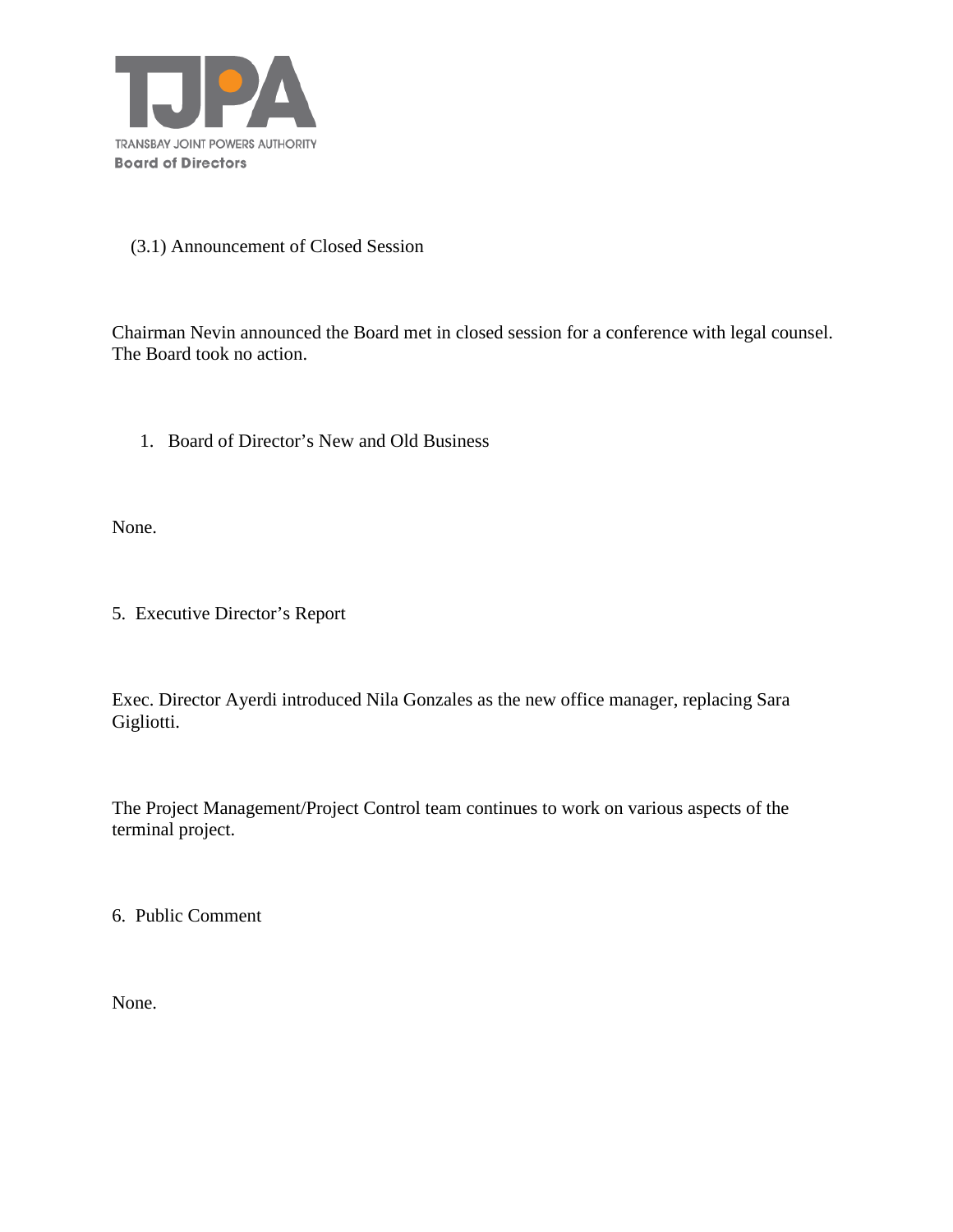

#### THE FOLLOWING MATTERS BEFORE THE TRANSBAY JOINT POWERS AUTHORITY ARE RECOMMENDED FOR ACTION AS STATED BY THE EXECTIVE DIRECTOR OR THE CHAIRMAN.

# CONSENT CALENDAR

7. All matters listed hereunder constitute a Consent Calendar, are considered to be routine by the Transbay Joint Powers Authority, and will be acted upon by a single vote. There will be no separate discussion of these items unless a member of the Board or the public so requests, in which event the matter shall be removed from the Consent Calendar and considered as a separate item.

(7.1) Approving the Minutes of the May 19, 2005 meeting.

No public comment.

On motion to approve the Consent Calendar:

ADOPTED: AYES – Burns, Cohen, Daly, Harper and Nevin

#### REGULAR CALENDAR

8. Approving the annual budget for the Transbay Joint Powers Authority for FY 2005-06 in an amount not to exceed \$76,019,039.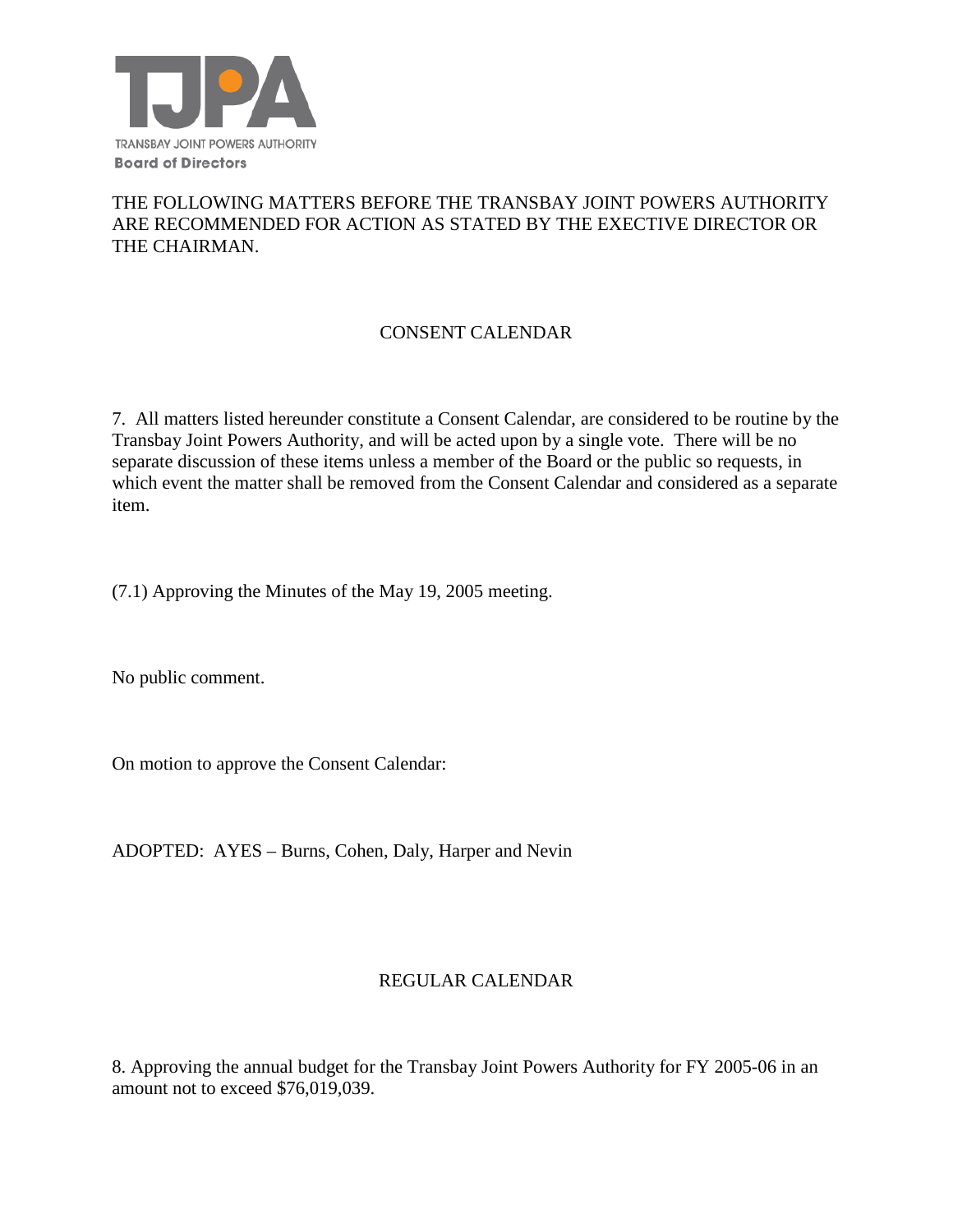

No public comment.

Mary Prior, Transbay Financial Consulting, presented the FY06 budget. The budget was presented to the Board and the public in May. An additional \$500,000 has been added to the budget for additional environmental work, should that work be required.

No public comment.

RESOLUTION 05-0

On motion to approve:

ADOPTED: AYES – Burns, Cohen, Daly, Harper and Nevin

9. Expressing appreciation to Michael T. Burns as a charter member of the Board of Directors.

Chairman Nevin read the resolution and stated that Michael T. Burns was the right guy at the right time for the MTA and would continue to be a regional leader in transportation. The TJPA expresses their appreciation to him and wishes him continued success.

No public comment.